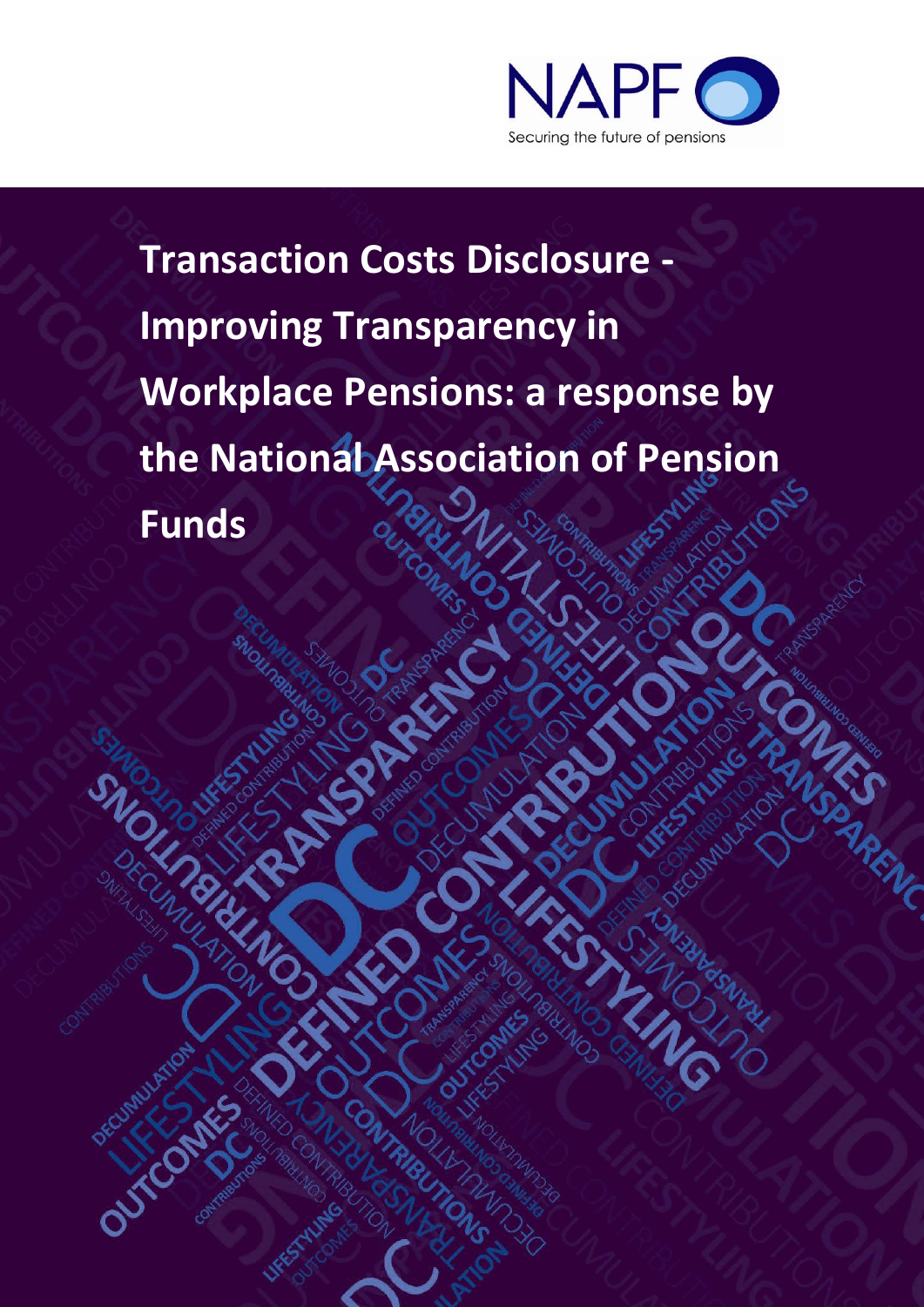# **Contents**

| <b>Executive Summary</b>                           | 3  |
|----------------------------------------------------|----|
| <b>Overview of NAPF response</b>                   | 5  |
| Introduction                                       | 5  |
| Background                                         | 5. |
| Recommended approach to improving transparency     | 6  |
| Frameworks for disclosure                          | 9  |
| Who will find contributions cost data useful?      | 11 |
| <b>Response to specific consultation questions</b> |    |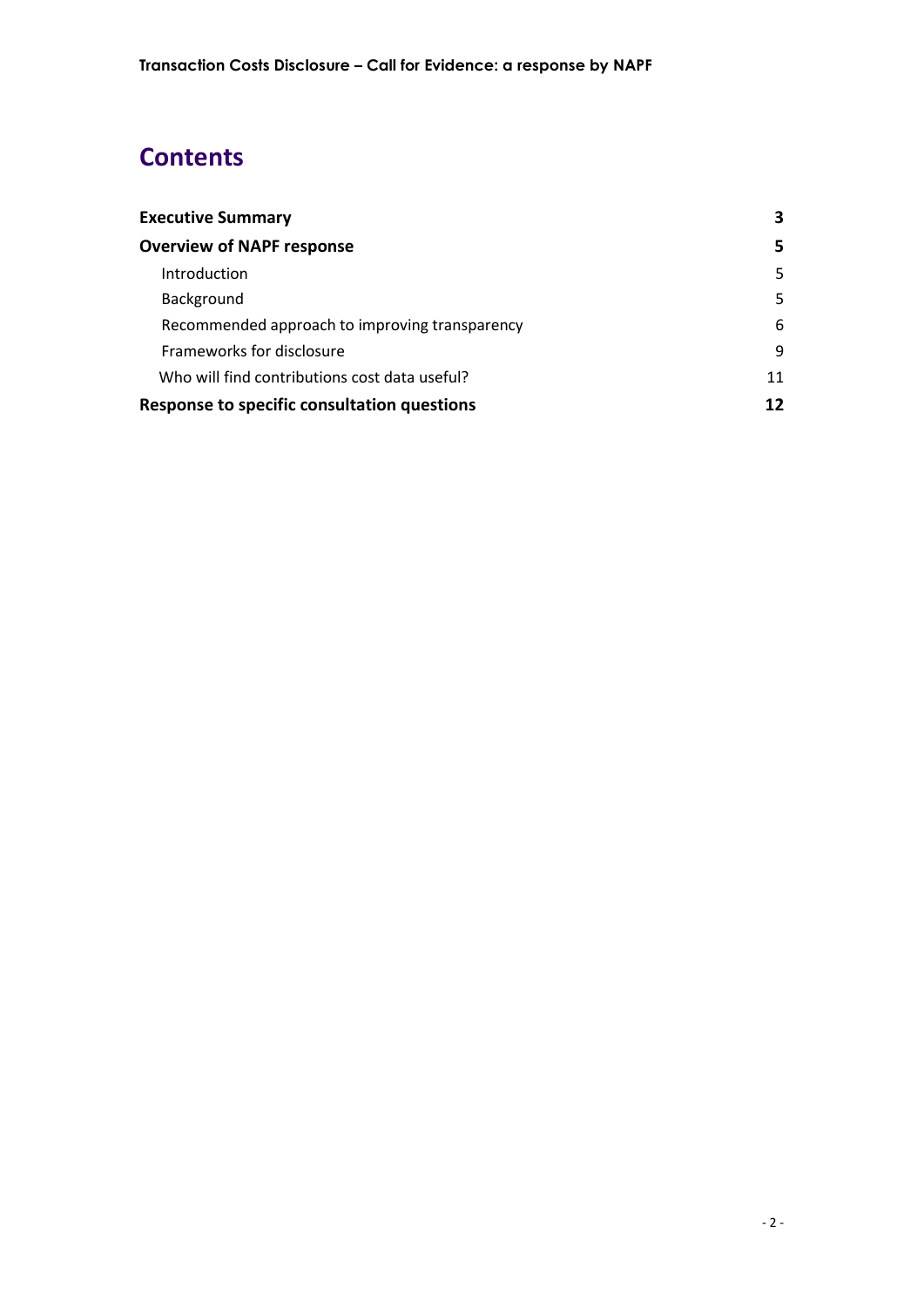

# **Executive Summary**

Understanding the costs associated with buying and selling investments forms an important part of ensuring value for money is secured for pension savers. Transaction cost monitoring is a further tool in defining, selecting and managing investment activity, allowing trustees and IGC members to act as informed buyers in the pursuit of their members' interests.

Schemes recognise the importance of this. The compounding of small incremental costs has a significant cumulative impact on the success of the scheme, as well as increasing member charges. Many schemes have been trying to re-assess their investment strategies to explore new ways to drive down the costs borne by members while still delivering good outcomes. This exercise has reinforced the need for more consistent and comparable information on transaction costs across the industry. In light of this, the NAPF welcomes the FCA and DWP's call for evidence.

Costs cannot, and should not, be isolated from strategy, risk and performance but the templates provided for the disclosure of transaction costs are a welcome starting point for new and innovative solutions for the wider clients of the investment management industry.

However, the NAPF believes that the templates provided by Novarca are too ambitious for the first stage of transaction cost reporting. Whilst there should be real benefits for schemes and their members of greater disclosure, we should not underestimate the scale of the challenge involved in capturing, analysing and managing all types of transaction costs. For many transaction costs there are no agreed definitions or methodologies, and many implicit costs are highly inconsistent and incredibly hard to quantify. The costs of sourcing this data also threaten to be prohibitive. For large schemes, we estimate that hiring a consultant to collate the data could cost in the region of £20,000 a year. Alongside this, there may be the additional costs of trustee resource and those involved in analysing the data. It is crucial that the ongoing costs of data collection do not outweigh any benefits gained from the exercise.

In addressing the significant potential implementation challenges and risks it makes sense to learn from those countries that have strived to establish standardised reporting of transaction costs, particularly the Netherlands. Their experience suggests that building transparency of transaction costs is a process that takes several years and the UK should not attempt to run before it can walk in this area. The NAPF is advocating a tiered and staged approach to implementation; Tiered in terms of the audience exposed to the analysis of transaction costs and staged in terms of the timing of data transparency. This would enable us to get on with the important job of disclosing and analysing meaningful, easily captured costs while allowing time to establish a sustainable and useable reporting framework for more qualitative and intangible costs.

Our response outlines some key areas of concern and makes a number of recommendations to mitigate them:

- **1.** We should recognise that this is a journey. As such, **a pragmatic, step-by-step approach should be taken to disclosure requirements.** To enable faster implementation, the first tranche of reporting should only include quantifiable, explicit costs.
- **2. To help capture implicit, harder to quantify costs, an industry working group, with DWP and FCA representation, should be established.** This would bring together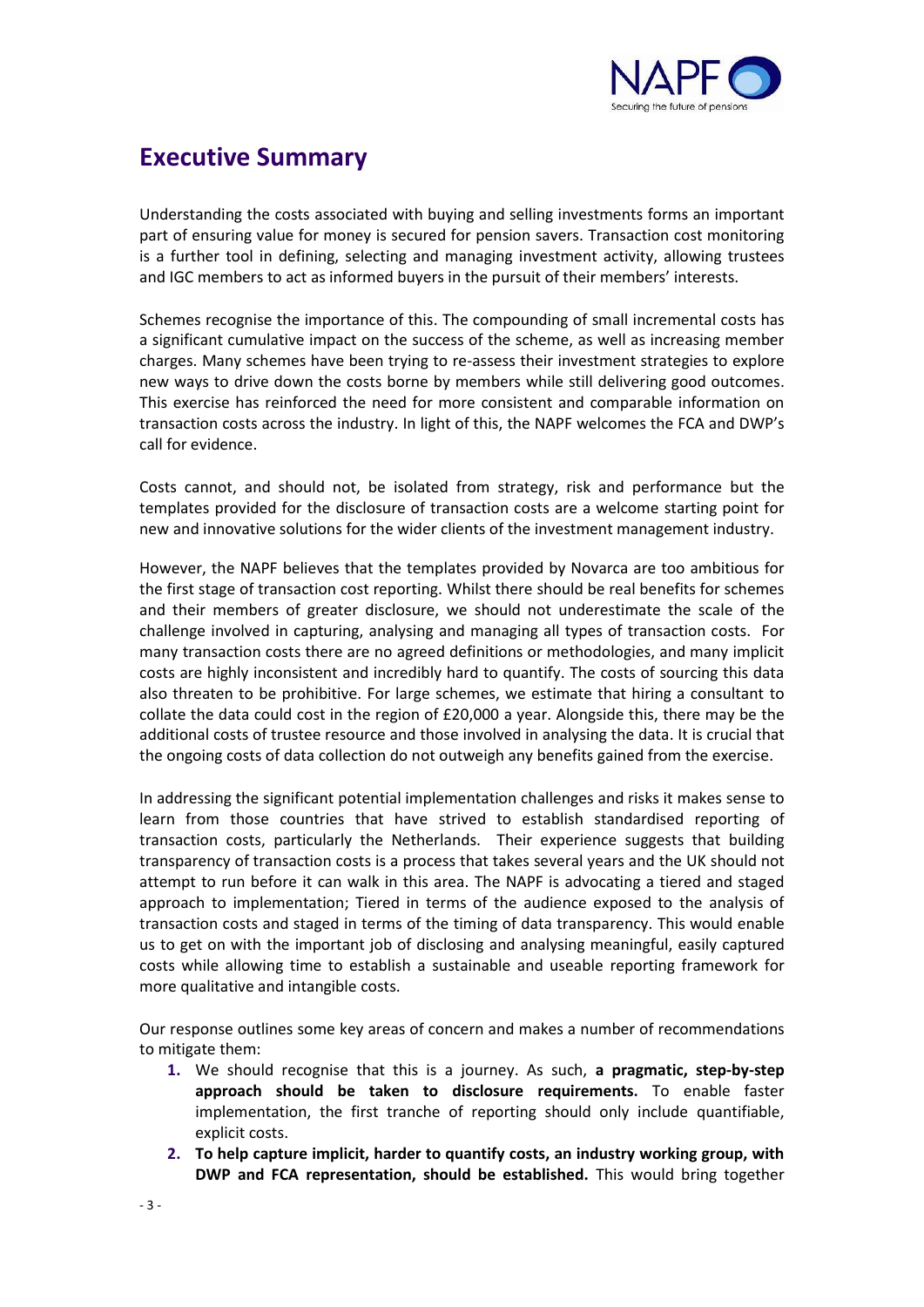pension schemes, insurance providers and asset managers to support the development of a consistent, sustainable and useable methodology. This group would play an important role in ensuring that the costs of data collection do not outweigh the benefits. We envisage that the chair of this group would be an asset owner such as a pension scheme, trustee or IGC member.

- **3. Additional disclosure requirements should be placed on asset managers to enable FCA to intervene if asset managers fail to properly provide data to trustees and other fund managers.** This would help safeguard the quality and consistency of the data disclosed and enables trustees and IGCs to do the job they have been tasked to do. This would also have the added advantage of allowing data to be used by clients of the wider investment management industry.
- **4. Templates for transaction cost disclosure should be developed with DB schemes, and the wider non-pension industry, in mind. The definitions and templates for transaction cost disclosure should be workable for all funded DB and DC workplace pension schemes and for use by wider purchasers of investment management services.** While we are not advocating additional reporting requirements the principle of extending this to funded DB schemes in the future should not be ruled out as part of a tiered approach.
- **5. DWP and FCA should focus on reporting to informed buyers, such as trustees and IGC members.** Transaction cost data should be made available to scheme members on request but reporting to savers is likely to be counter-productive at this stage.
- **6. Transaction costs should not be included in the charge cap following the planned review in 2017.** Capping transaction costs, either by including them in the charge cap or by introducing a separate cap, could incentivise perverse behaviour and be detrimental to scheme members' interests.

Detailed responses to the questions in the call for evidence are set out at the end of this document.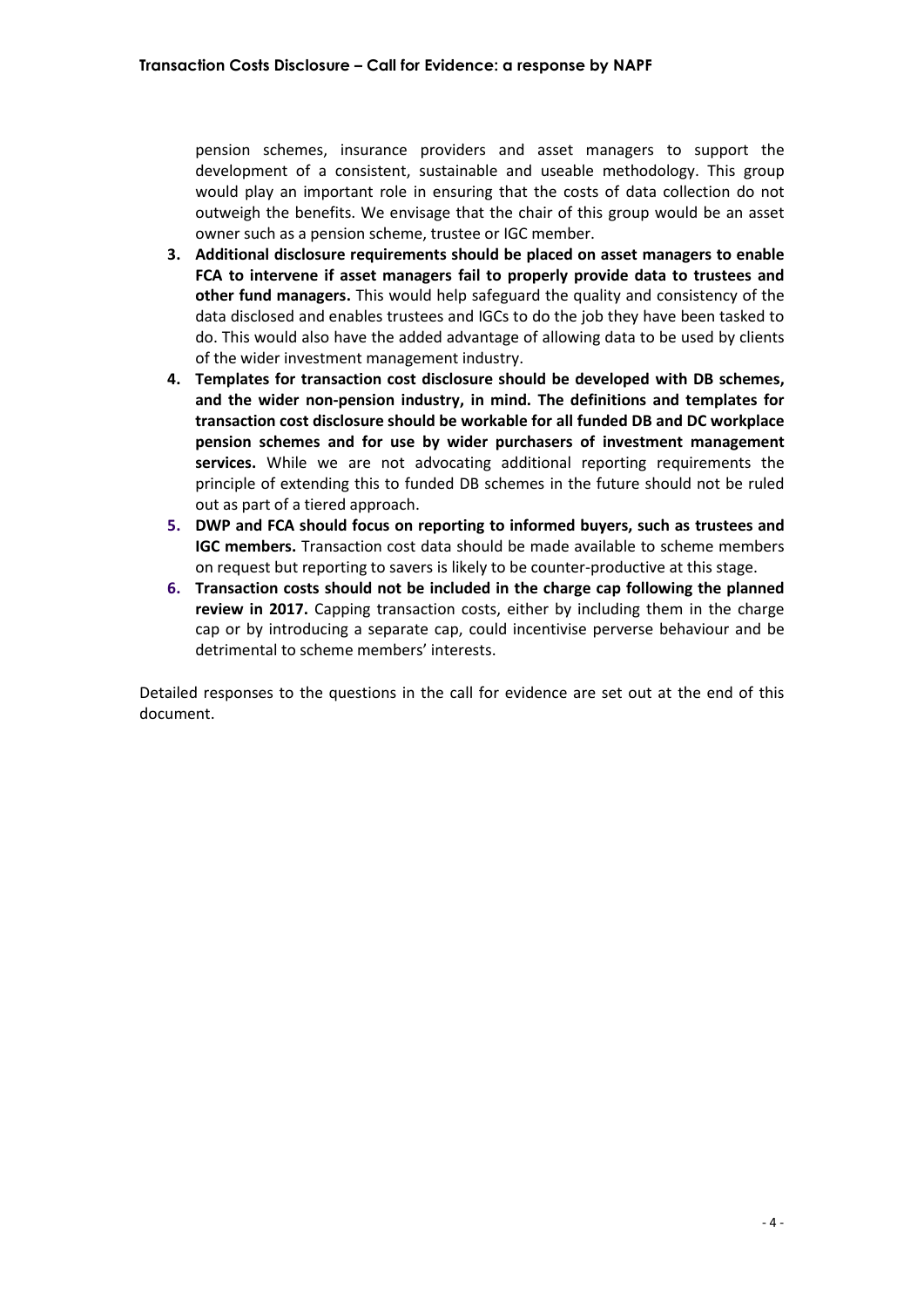

# **Overview of NAPF response**

# **Introduction**

- 1. The NAPF is the voice of workplace pensions in the UK. We speak for over 1,300 pension schemes that provide pensions for over 17 million people and have more than £900 billion of assets. We also have 400 members from businesses supporting the pensions sector. We aim to help everyone get more out of their retirement savings. To do this we spread best practice among our members, challenge regulation where it adds more cost than benefit and promote policies that add value for savers.
- 2. The NAPF welcomes the Government's focus on transparency and value for money for savers in pension schemes. Trustees have a duty to act in scheme members' interest which includes making sure that investment funds are well-managed. Managing transaction costs is one part of this important job. Costs cannot be isolated from risk and performance but the collation of clear and comparable data on transaction costs would help trustees undertake due diligence and make informed investment decisions.

### **Background**

- 3. The NAPF is committed to promoting good DC provision and has been leading industry action on improving governance and driving up standards. The Pension Quality Mark (PQM), a standard recognising high quality DC schemes, was launched by the NAPF in 2009. PQM READY recognises high quality master trusts with independent governance, low charges and strong communications. Alongside this, the NAPF led work to deliver the Pension Charges Made Clear: Joint Industry Code of Conduct in 2012. This sets the standard for providing clear and accurate information to employers about costs, charges and associated services when they are selecting a DC scheme.
- 4. In our responses to both Better Workplace Pensions consultations in 2014, we welcomed the Government's focus on improving the disclosure of costs and charges in pension schemes. Understanding the charges incurred by different investment strategies and managers is a key part of the value for money assessment that trustees undertake in securing the best outcomes for their members. The NAPF noted the lack of consistent information available to trustees in this area. However, we were clear that the benefits of disclosure can only be realised if the data provided is useable and comparable. In the absence of context, information on the investment costs being borne by members could be misleading and lead trustees and IGC members to make misguided decisions that do not necessarily offer the best value on any investment.
- 5. Therefore, the NAPF called on the Government to produce a consistent framework for the disclosure and reporting of transaction costs. Developing clear and consistent definitions and methodology is a vital first step. Without these structures in place, there is a risk that new requirements could expose schemes to new cost burdens with little benefit for members.
- 6. The gathering of transaction cost data needs to be understood in the wider context of trustee and IGC responsibilities. We have long been championing the importance of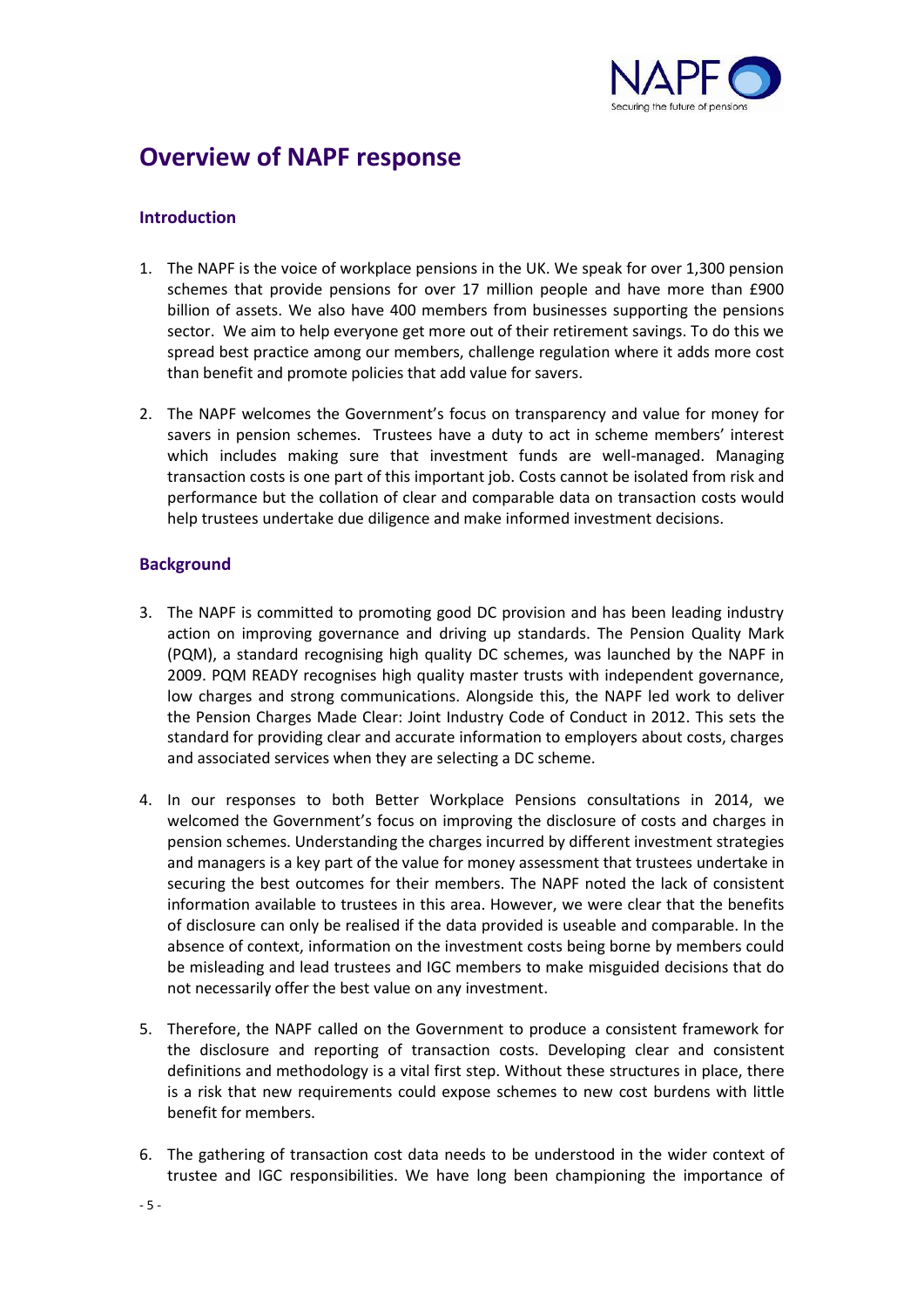strong governance in pension schemes. In our pre-election manifesto *Pension Possibilities,* we issued a series of recommendations to support the professionalisation of trusteeship and drive up quality of governance across DC schemes. Ensuring pension savings are professionally managed by trustee boards with the sufficient fitness, competence and expertise is critical. We called for a fundamental shift in the way pensions are regulated, switching from regulating, prescribing and guiding the activities of the trustees to regulating the trustees themselves.

7. In late 2014 the NAPF set up a working group on transaction costs to develop our understanding of the issues experienced by smaller schemes, to share best practices and to consider how disclosure and benchmarking might work in practice. The working group consists of representatives from both DC and DB schemes of all sizes, independent trustees and custodians. This group agreed that knowledge of transaction costs and their impact on investment portfolios can provide trustees, and the wider purchasers of investment management services, with meaningful insights which in turn can be used to deliver savings for members. Participants of our working group who have sought to quantify some of the costs of managing their schemes' investments reported being able to drive down costs and deliver savings for their members over a period of five years. However, some of the data on more implicit costs, such as market impact, was difficult to interpret in a way which would benefit scheme members. The output from this group has been used to inform our response to the call for evidence.

### **Recommended approach to improving transparency**

- 8. Transacting is an essential part of investing and incurring transaction costs is inevitable. Trustees need to be able to understand whether their investment managers are properly managing transaction costs to ensure they are not acting as an unnecessary drag on investment performance. Dutch pension funds are already required to disclose cost information to the regulator, reporting costs that fall between 0.05% and more than 1% per annum. The release of these figures has provided a better understanding of the investment management costs incurred by pension funds, and served to highlight the benefits of cost disclosure.<sup>1</sup>
- 9. There should be real benefits for schemes and their members of greater disclosure of transaction cost data to trustees and IGCs. It is important to be clear at the start of the journey about the desired end point. The NAPF believes that the goal should be as full transparency as possible, but only where transparency affords benefits to pension savers and outweighs the cost of data collection. This should enable trustees and IGCs to understand the effect of transaction costs regardless of the asset classes and investment vehicles used in their strategy.
- 10. However, we should not underestimate the scale of the challenge of implementing full reporting of all types of transaction costs. For many transaction costs there are no agreed definitions or methodologies and many implicit costs are incredibly hard to

 $\overline{a}$ 

**<sup>1</sup>** DNBulletin: Pension sector reports spending 0.53% of total investments on fees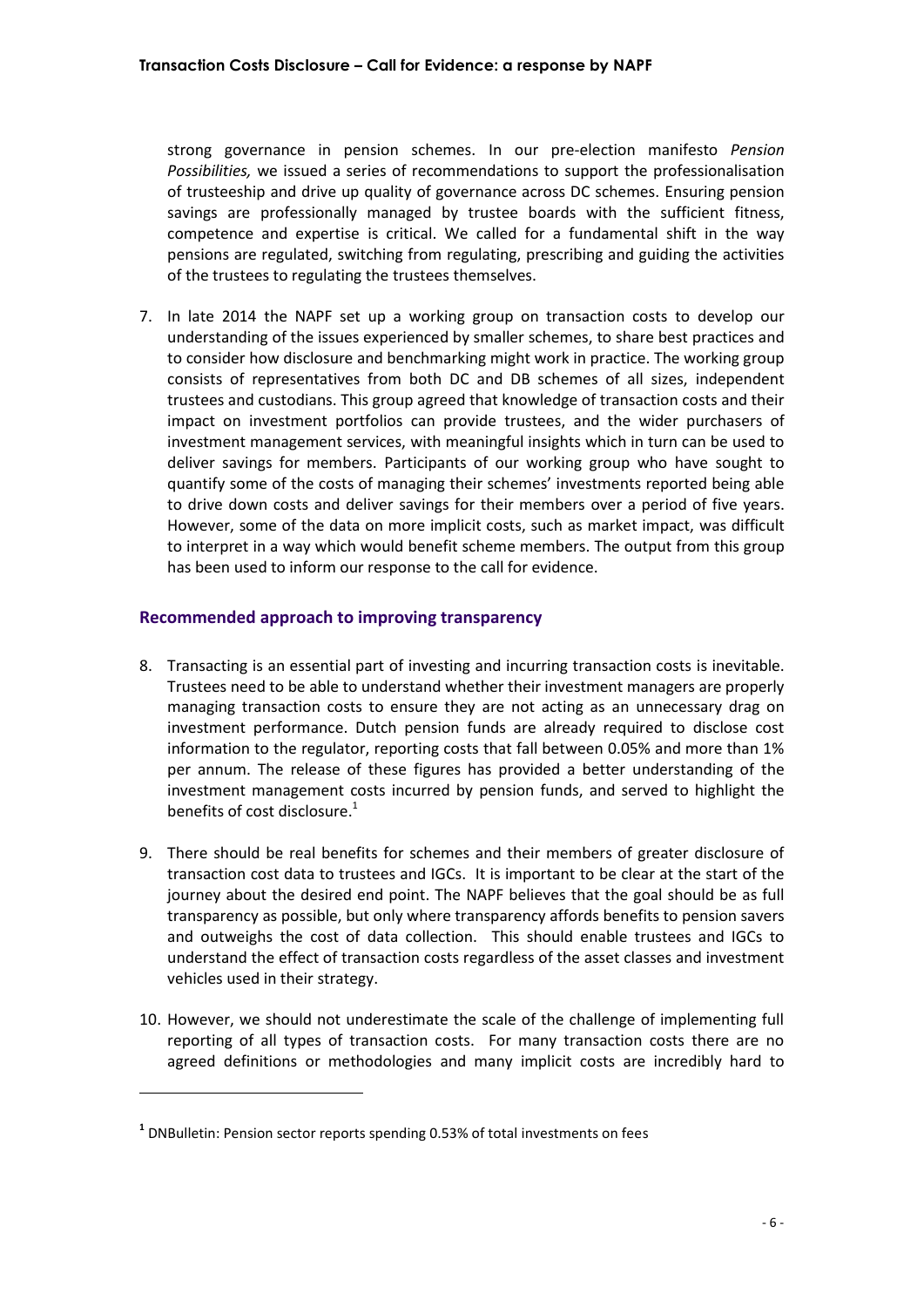

quantify. Putting systems in place to gather data and calculate costs at different levels will take time and resource.

- 11. The scale of this challenge means there are potential costs and risks that will need to be managed. These risks include:
	- High costs from collecting and analysing data, which could potentially be disproportionate to the benefits of having the data;
	- The data collected proving not to be useful or reliable due to poor methodology or inconsistent collection techniques;
	- The UK setting different definitions for transaction costs to the EU that subsequently needs to be revised in light of forthcoming changes to the scope and content of transaction reporting under MiFID II;
	- Potential distortion of investment strategies or reduced investment choice, as schemes are pushed to stop investing in assets where costs are harder to measure for fear of non-compliance;
	- Potential gaming whereby investment managers or schemes change the way they invest to hide costs in more complex structures.
- 12. The costs of data collection need to be proportionate. Better data in this area has the potential to deliver real savings for members, but the costs of data collection need to be set against the relative value for scheme members. There will be challenges surrounding the collection and aggregation of data, which exists at a number of different levels and will need to be compiled in a meaningful way.
- 13. The costs involved in transaction cost disclosure will be dependent on how implementation is approached. The level of automation and the intricacy of the costs attempting to be quantified will be key factors. For large schemes, we estimate that hiring a consultant could cost in the region of £20,000 a year. Alongside this, the costs of additional trustee time to analyse the data and the potential cost of bringing on board more experienced trustees to cope with the new demands need to be considered.
- 14. The NAPF believes that the Government and FCA should conduct a cost benefit analysis to determine the expense incurred in capturing and reporting different transaction costs and to scope out the incremental benefits to scheme members, taking into account the additional resource factors outlined above.
- 15. Under the new requirements imposed by MiFID II, investment firms who execute transactions will already need to review their processes to understand whether they will need to report a wider range of transactions in more depth. A phased approach to disclosure has the added advantage of helping to avoid an excessive and potentially costly revision of transaction cost reporting in 2017. The FCA should take the time to ensure that new UK requirements dovetail with developments at EU level as far as possible, while still taking account of the particular requirements of the UK market.
- 16. Novarca's report for the FCA acknowledged that the reporting requirements around transaction costs could drive changes in both provider and asset manager behaviour. DWP and FCA should be wary of inadvertently pushing trustees towards a particular investment style at the expense of member returns or increased investment or operational risk. An example of this can already be seen in the application of the charge cap and the definition of property transaction and holding costs. By subjecting the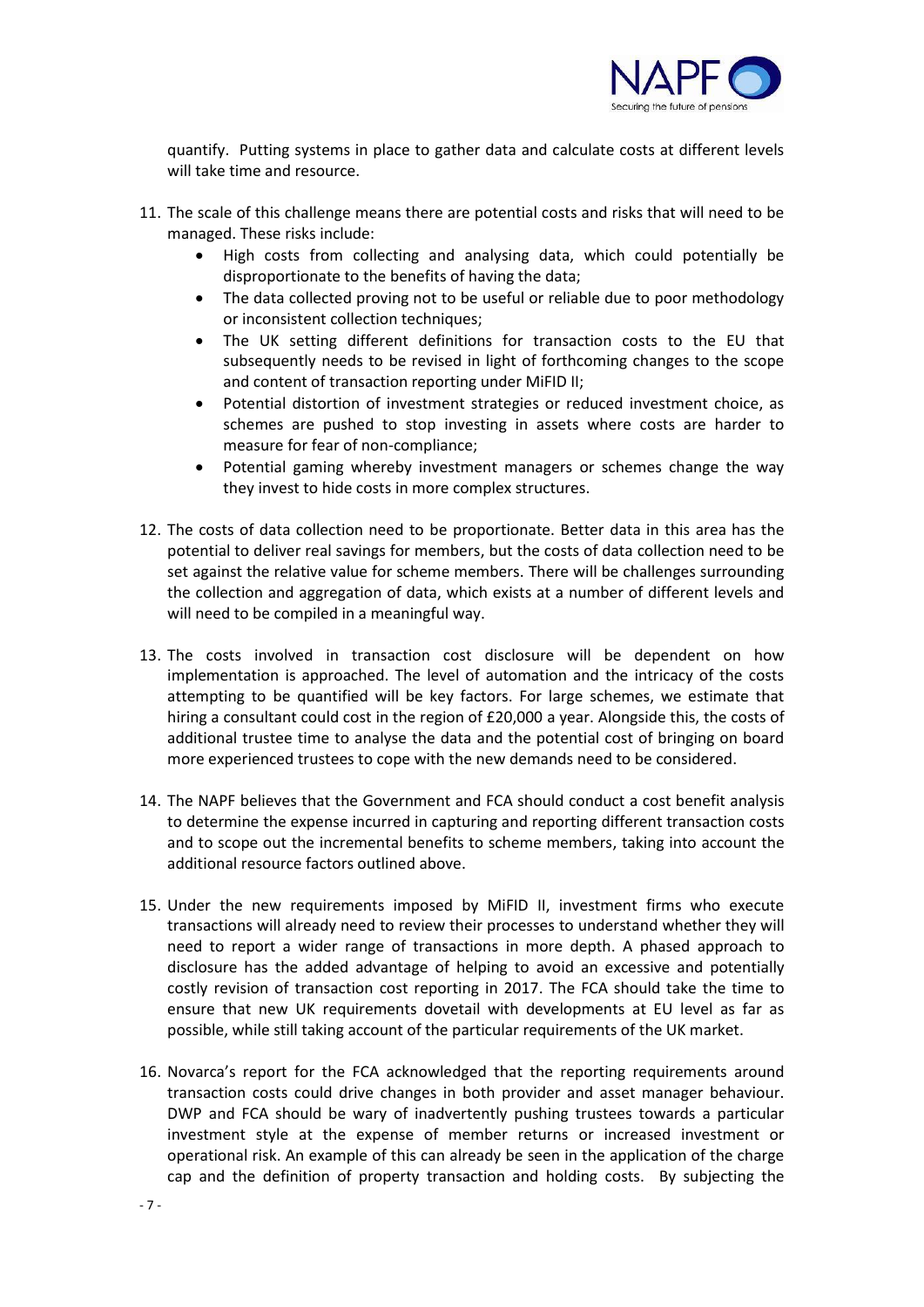ongoing costs of managing property to the charge cap, there is a risk that such exposure becomes effectively unavailable to workplace pension investors and benefits of diversification are lost.

- 17. Care must also be taken to avoid creating incentives for asset managers to 'game' the system. The transaction cost disclosure requirements should look through to the underlying assets, irrespective of the legal structure and the vehicle in which they are held. In this way, a level playing field will exist, thereby avoiding arbitrage between vehicles. Equally, the costs must be capable of aggregation to the level recognized by the scheme as the "kind" in which the member invests.
- 18. Consistent comparison across asset classes will be key. Guaranteeing a level playing field for all investment vehicles must be at the heart of this exercise so that fair comparisons can be inferred. We feel that examples such as real estate, infrastructure and private equity should be held to the same standards as liquid strategies. Excluding an asset class from the same level of transparency would potentially disadvantage one asset class over another.
- 19. In their recent report on cost disclosure, CEM Benchmarking set out the difficulties of disclosing the transaction costs of private equities. They outline the complexity involved in breaking down cost structures in alternative asset classes, but offer an example of a client's detailed validation process which has helped drive more efficient investment allocation. This exercise demonstrates that attempting to create a level playing field need not impede transparency, but highlights the differences that exist between asset classes.<sup>2</sup> An industry-led working group would seek to bring harmony to enable fair comparisons.
- 20. In addressing these challenges and risks it makes sense to learn from those countries that have already implemented standardised reporting of transaction costs. In 2012, the Dutch Central Bank started implementing new standards for the disclosure of asset management costs, including transaction costs. At the beginning of this process it was noted that it would take 'several years' for all pension funds to comply with the new disclosure requirements.<sup>3</sup> A framework was developed to gather costs in stages, with difficult to disclose implicit costs left out of the first tranche of reporting.
- 21. The success of the Dutch experience enforces the idea that the UK should not attempt to run before it can walk in this area. It is the view of the NAPF that treating this as a journey would be helpful. By tackling the reporting in stages, the industry would be able to gradually develop a framework which captures meaningful transaction cost data, without sacrificing accuracy or undermining the disclosure process. This approach also has the advantage of reducing implementation costs and potentially allowing a more iterative process which will produce a better methodology.

 $\overline{a}$ 

<sup>2</sup> CEM Benchmarking *The Time has Come for Standardized Total Cost Disclosure for Private Equity* April 2015

 $3$  Federation of the Dutch pension funds, 'Recommendations on administrative costs 2012'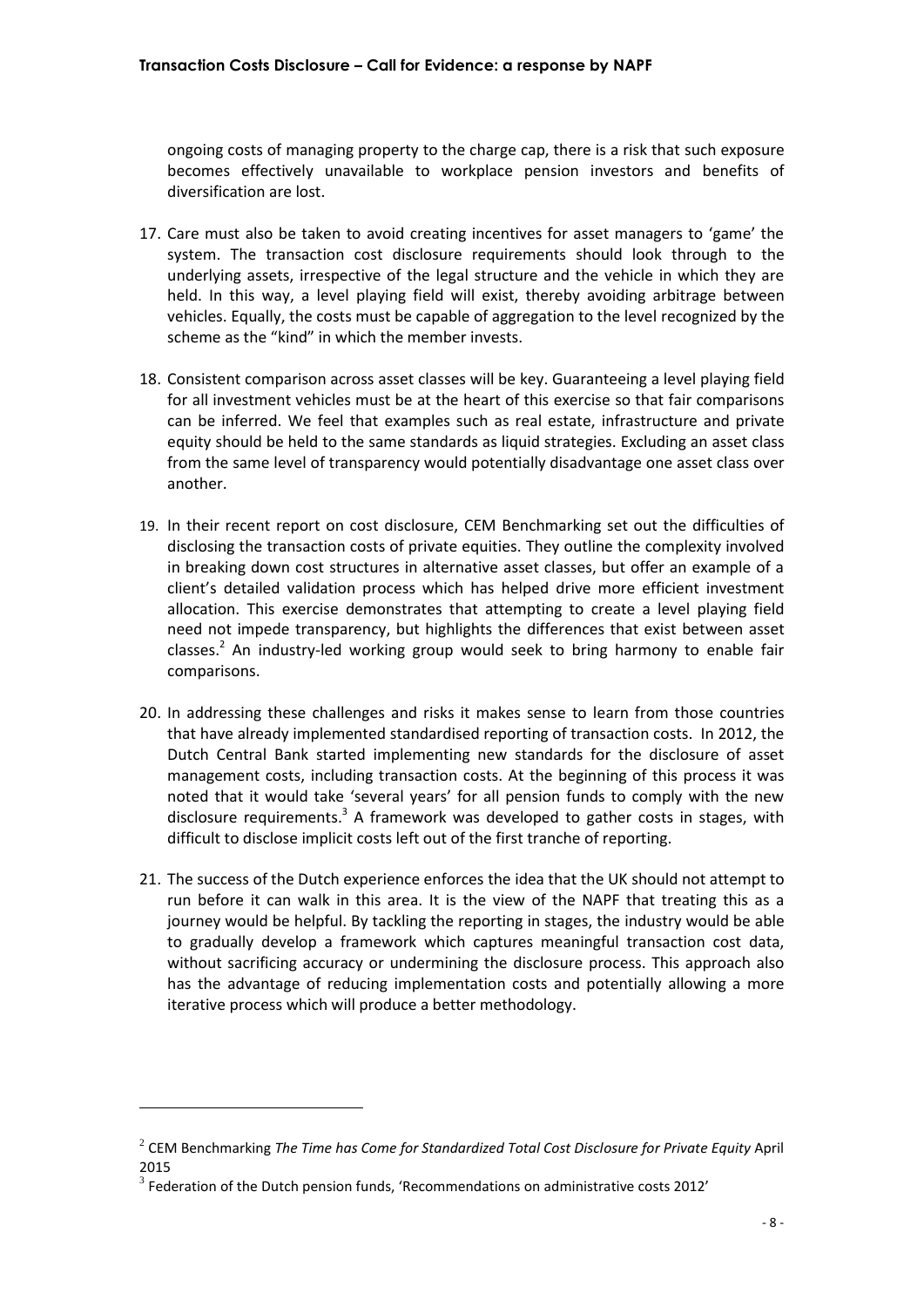

- 22. Therefore the NAPF is urging the Government and FCA to adopt a **pragmatic, step-bystep approach to disclosure requirements.** Such an approach would have several advantages:
	- It will enable quick progress to be made on disclosing transactions costs that are easier to gather, particularly explicit costs, rather than waiting and making the best the enemy of the good. There is a large amount of data that is already held by asset managers which could be of great benefit to trustees and IGCs if it was disclosed in a consistent format.
	- Time can be taken to agree definitions where they do not exist, such as with most implicit costs, and make sure these are useful and that the costs of collecting data is proportionate.
	- As set out above, it is an approach that has been proven to work in other countries with experiences of implementing greater transaction cost transparency, particularly the Netherlands.
	- It would ensure that analysis is helpful and meaningful for DC trustees and IGCs before extending to other schemes and other audiences and would allow trustees and IGCs to determine how best to disclose to their members.
- 23. Consistency and clarity in the use of terminology will be critical. The pensions and investments industry needs to work together to build consensus around a common framework and shared definitions, so we can get on with implementation. Therefore **we are recommending that an industry working group, with representation from FCA and DWP, take this work forward.** This would bring together pension schemes, insurance providers and asset managers to support the development of a consistent, sustainable and useable methodology. This group would play an important role in ensuring that the costs of data collection do not outweigh the benefits. We envisage that the chair of this group would be an asset owner such as a pension scheme, trustee or IGC member.

#### **Frameworks for disclosure**

- 24. We welcome the templates developed by Novarca in the call for evidence, particularly as these have helped focus debate on what is achievable in the short and medium term. There are a number of welcome aspects to the Novarca analysis and templates. In particular the NAPF supports the view that:
	- Any data collected needs to be meaningful, measurable and actionable;
	- Estimated figures could be used in some instances where it is initially difficult to get real figures, particularly where this might encourage further adoption of transparency.
- 25. However, considering the need for a step-by-step approach, the NAPF believes that the template is too ambitious for the first stage of transaction cost reporting. Feedback from our working group suggested that:
	- Completion of the template was very complex and time consuming but might be expected to become easier over time;
	- Progress was impeded by a lack of concrete definitions and supporting information surrounding what costs entailed;
	- Once collated some of the data collected on more implicit costs, such as market impact, was difficult to interpret in a way which could benefit scheme members;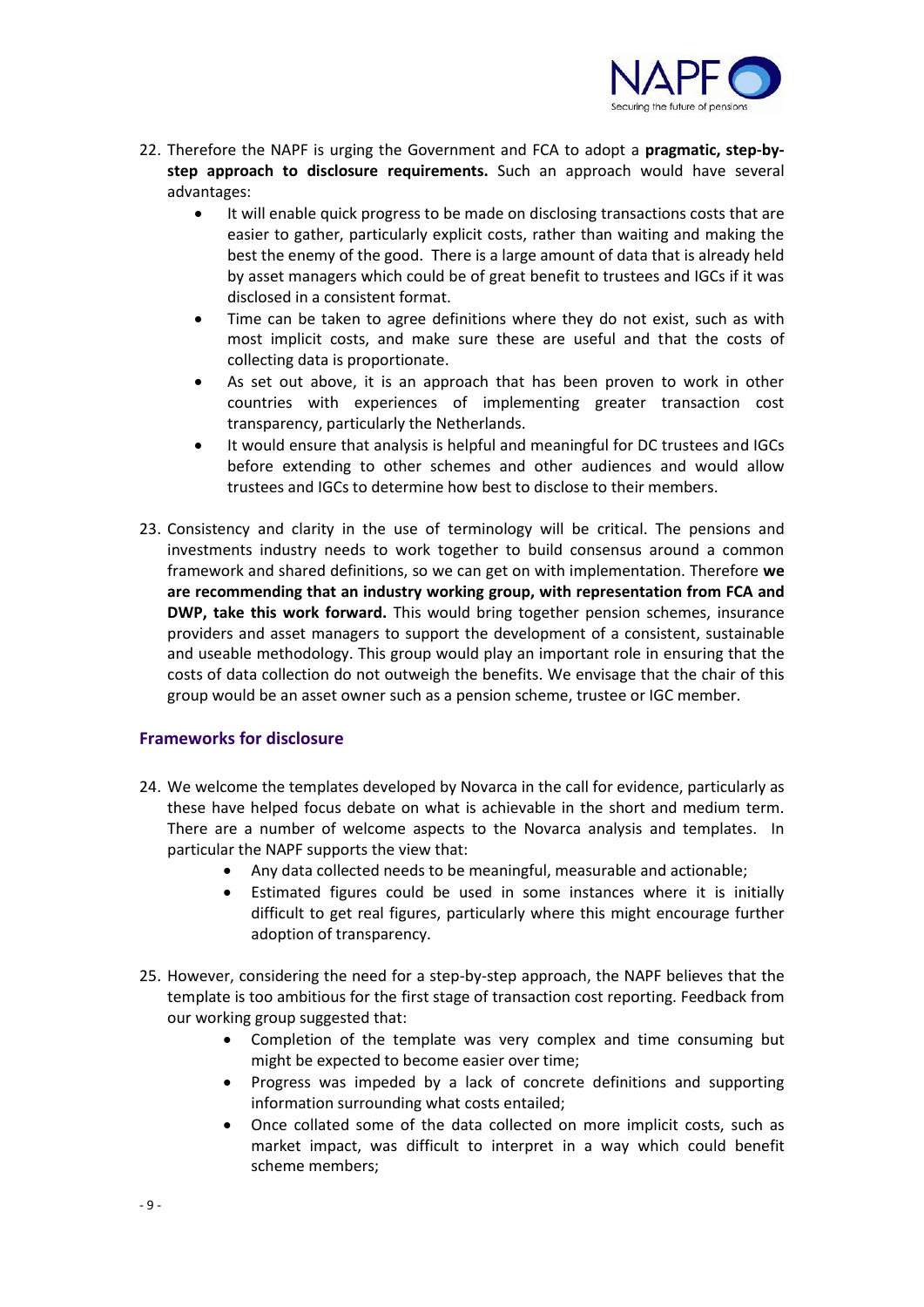- As most historic data in this area is bundled and therefore incomparable, it was challenging to place this information in context;
- 26. As such, **we would propose that the first tranche of reporting should include only explicit costs, and bid-ask spreads in liquid markets where they can more easily be measured. This can be produced more quickly.** This excludes market impact, information leakage, market exposure and missed trading opportunities, but enables the collection of undisclosed revenues, exchange fees, execution/full service commission, stamp duty/transaction taxes and entry/exit fees.
- 27. The costs associated with FX should be captured, where they relate to an overlay strategy in the first tranche of data reporting. The consolidation of the FX activity at the instrument level, along with share class FX, will need further consideration in order to capture meaningful outcomes which help to inform trustees.
- 28. The NAPF believes that the issue of cost disclosure affects participants across the pension and investments industry and should be treated accordingly. Pension funds are not the sole clients of asset managers and all market players could benefit from increased knowledge on the costs of managing investments. We believe there is a responsibility for asset managers to provide data in a way that will allow schemes, as well as other customers across the industry, to compare costs and benchmark themselves against others. As a result, we strongly support the development of transparency for the benefit of all sectors, not solely pension funds.
- 29. In addition, we would be concerned for the wider economy if some sectors do not seek transparent reporting. Without this, costs could be transferred to sectors with less robust transparency and governance. This would not be driving consistent best practice for all.
- 30. The NAPF is concerned that all the regulatory requirements currently fall on schemes and pension providers. Of course, schemes will do all they can to get the data and there will be strong market pressure on asset managers to comply with requests. However, figures from investment managers may not always be forthcoming, or could be incomplete, untimely or not in the correct format. We are conscious that there are many small DC schemes, and some larger schemes and providers, which do not have the scale or means to force managers to change behaviour. A failure to collate the data may lead trustees to conclude that they should switch manager, a task that is not cheap or quick.
- 31. As such, **a duty of disclosure should be imposed on asset managers to help ensure the quality and consistency of the data received by trustees.** This would offer a legislative and regulatory backstop, allowing the FCA to intervene if schemes or providers are failing to meet requirements due to asset managers not providing data correctly. We base this view on three lines of argument:
	- In the absence of this requirement it could be challenging for trustees and IGCs to source data encased within funds of funds. As the key link to the wealth management industry, asset managers are often best placed to procure this information on behalf of schemes.
	- A requirement would help guarantee the consistency of data disclosed, ensuring it can be used to its maximum benefit.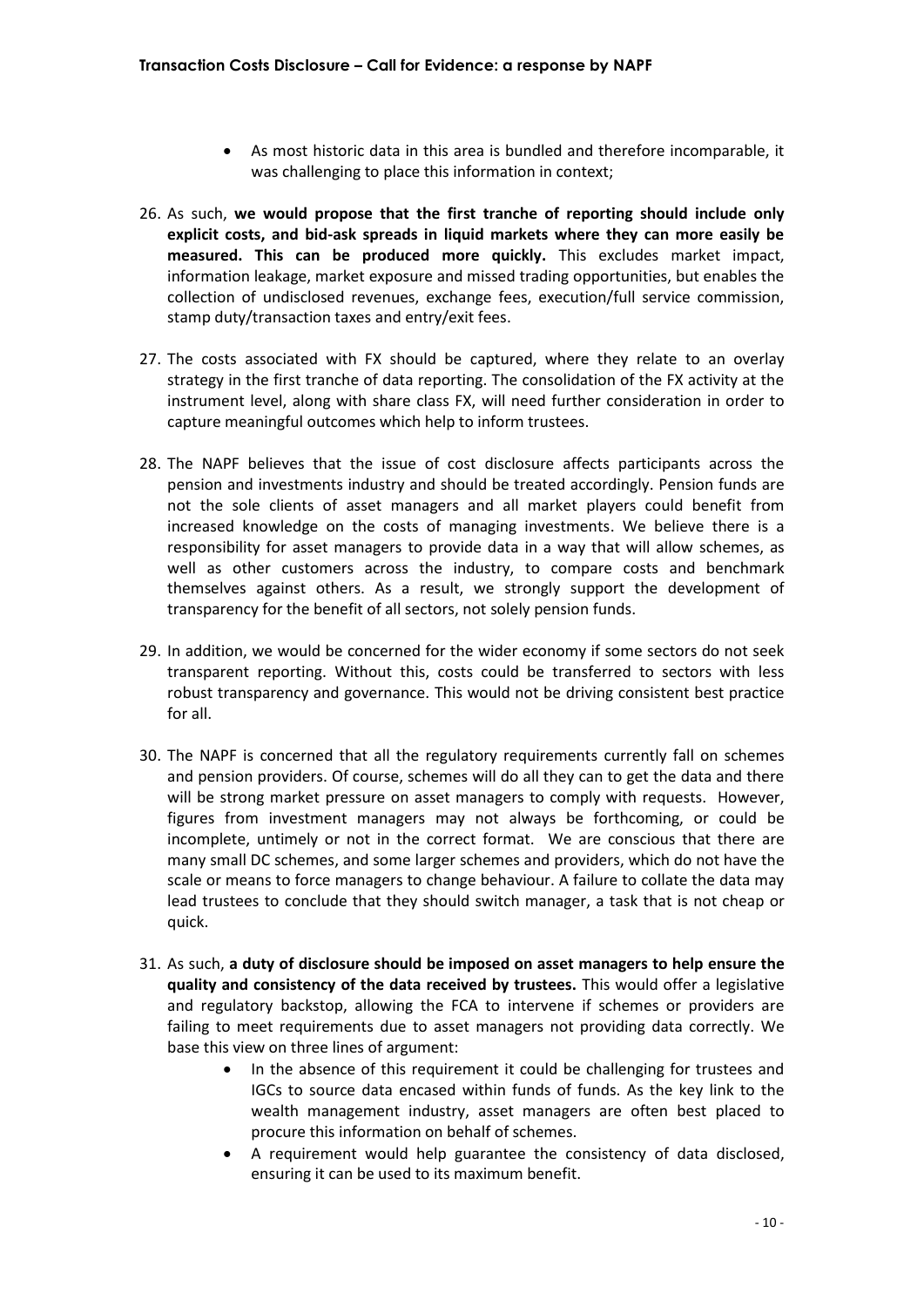

 The administrative complexity involved in auditing the data produced would be reduced if asset managers were ultimately required to provide independently audited cost data to trustees and IGCs.

# **Who will find transaction costs data useful?**

- 32. The NAPF believes that the primary purpose of these data should be to provide informed and professional purchasers of investment services with tools to improve transparency and knowledge of the investments they are undertaking. This will extend beyond the pensions industry.
- 33. In the context of the pensions industry, this will provide trustees and IGCs with the tools to better manage their members' investments. Transaction cost data is only useful to those with the knowledge or access to advice to understand what it means, and the ability to take action. We want to ensure that transaction cost data can be presented in ways that can be meaningfully benchmarked and interpreted by trustees.
- 34. The NAPF has supported the role of Pension Wise in delivering retirement guidance and been calling on the Government to give the Money Advice Service a clear objective to improve consumer understanding of retirement options, ensuring that the necessary information and education is delivered in close partnership with experts across the sector. Savers need to be equipped to make retirement decisions and to understand the benefits and risks of the options available to them. However, we do not believe that supplying transaction cost data by default would help to further this aim, and could indeed run counter to it.
- 35. Providing savers with this information without placing it in the context of risk and performance could lead them to make sub-optimal decisions. More likely, the information would baffle and disengage them. We believe efforts to promote engagement would be better focused on topics such as contribution levels and retirement options; issues which resonate with savers and have come to the fore following automatic enrolment and Freedom & Choice.
- 36. Therefore, at this stage, the NAPF would strongly caution against any requirements to disclose routinely transaction costs data to scheme members. Trustee and IGC chairs will be obliged to set out high-level figures on transaction costs as part of their work on securing value for money in their annual reports. This will ensure transparency and any members who are interested in transaction costs will be able to request these reports. **DWP and FCA should focus on reporting to trustees and IGCs. Reporting to consumers and scheme members is likely to be counter-productive at this stage.**
- 37. Information on transaction costs will be of use to market participants beyond pension scheme trustees and IGCs. Moving forward, it would be appropriate that the interests of other clients of asset managers are factored into the reporting. These will include platforms, wealth managers, insurance companies and multi-managers.
- 38. The NAPF believes that data will be of equal value to trustees of Defined Benefit schemes as to trustees overseeing Defined Contribution schemes. We are aware that the Local Government Pension Scheme Advisory Board (SAB) supports in principle an extension of transaction cost transparency to the LGPS. While we are not advocating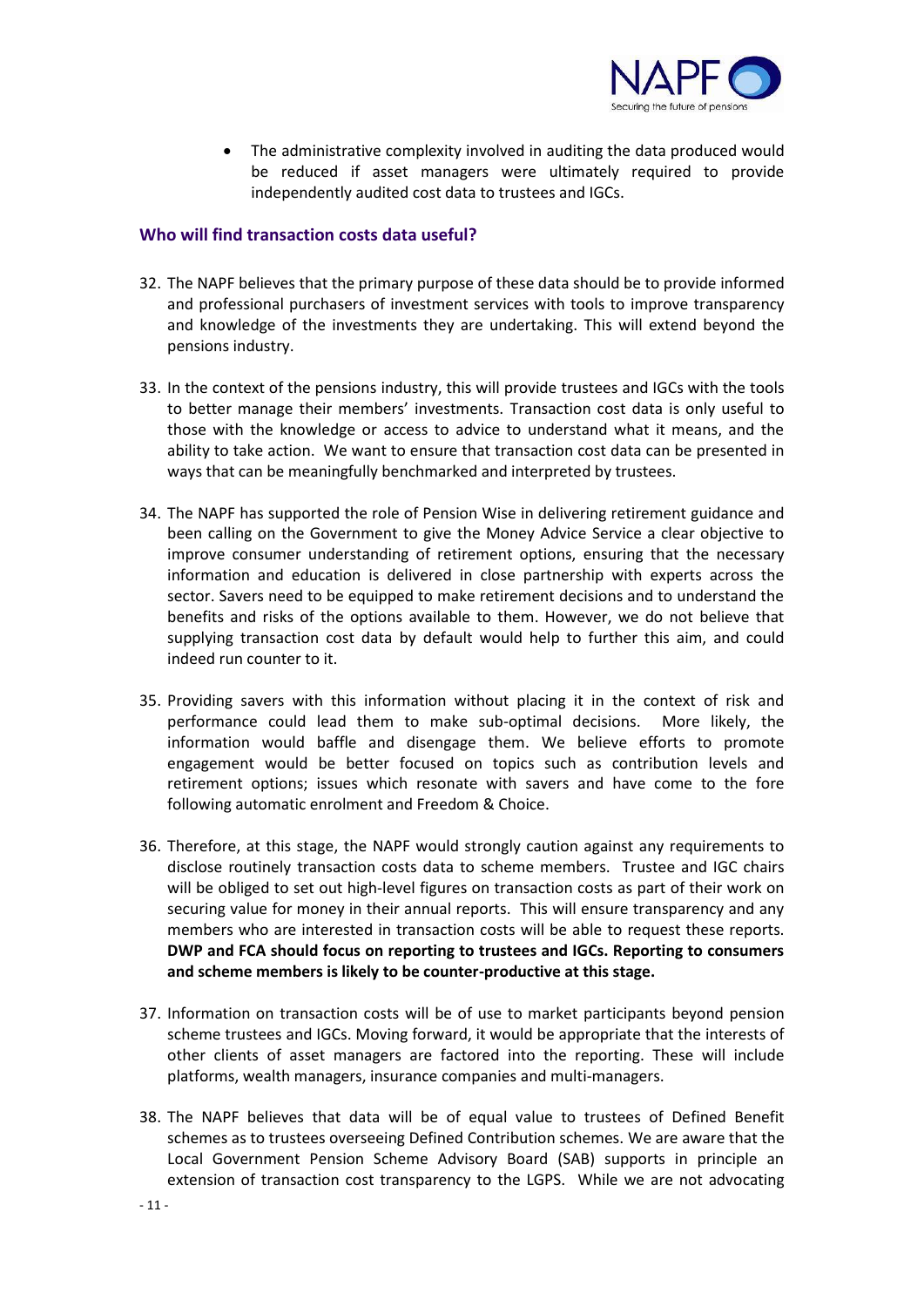additional reporting requirements for DB schemes at this time, the principle of extending this to funded DB schemes in the future should not be ruled out.

- 39. Therefore, the NAPF is recommending that **templates for transaction cost disclosure should be developed with DB schemes, and the wider non-pension industry, in mind. The definitions and templates for transaction cost disclosure should be workable for all funded DB and DC workplace pension schemes and for use by wider purchasers of investment management services.**
- 40. Government should also take care to ensure that any new requirements do not conflict or overlap with any existing regulations or guidance in this area. For example, the LGPS currently follows CIPFA guidance (updated in July 2014) on the disclosure of investment costs and it would be important to ensure that any new requirements either build on or supersede such guidance.

# **Response to specific consultation questions**

**Question 1: Should the requirements for standardised, comparable disclosure of transaction costs apply only to those schemes that will be subject to the new governance and charges measures from April 2015? If not, are there differences that should be taken into account when considering transparency in other schemes?** 

Yes. In the first instance, the new requirements for transaction cost disclosure should apply only to schemes which offer money purchase benefits. This sits alongside the charge cap and new governance standards in promoting value for money for savers and these schemes are expecting to comply.

However, information on transaction costs will be of equal value to trustees of defined benefit schemes. While the NAPF is not advocating additional reporting requirements for DB schemes at this time, we believe that the definitions and templates for transaction cost disclosure should be developed to be applicable to all funded DB and DC workplace pension schemes.

**Question 2: What are the advantages and disadvantages of capturing and reporting bidask spreads? Do you have any views on the ease of identifying bid-ask spreads, or modelling them? What practical challenges are there in calculating bid-ask spreads? Do you have any views on estimation models of bid-ask spreads?** 

Bid-ask spreads represent the amount by which the ask price of the purchaser exceeds the bid of the seller. This is essentially the difference in price between the highest price that a buyer is willing to pay for an asset and the lowest price for which a seller is willing to sell it.

In highly liquid markets, which are represented by a high number of buyers and sellers, this calculation is repeatedly updated in reflection of the volume of trading activity. In contrast, where an asset is subject to an auction process, such as real estate or infrequently traded instruments, the bid-ask spread is less transparent. In an auction process, the spread would be represented by the difference in price between the winning bid made by the buyer of the asset and the second nearest bid made. This is often an opaque number.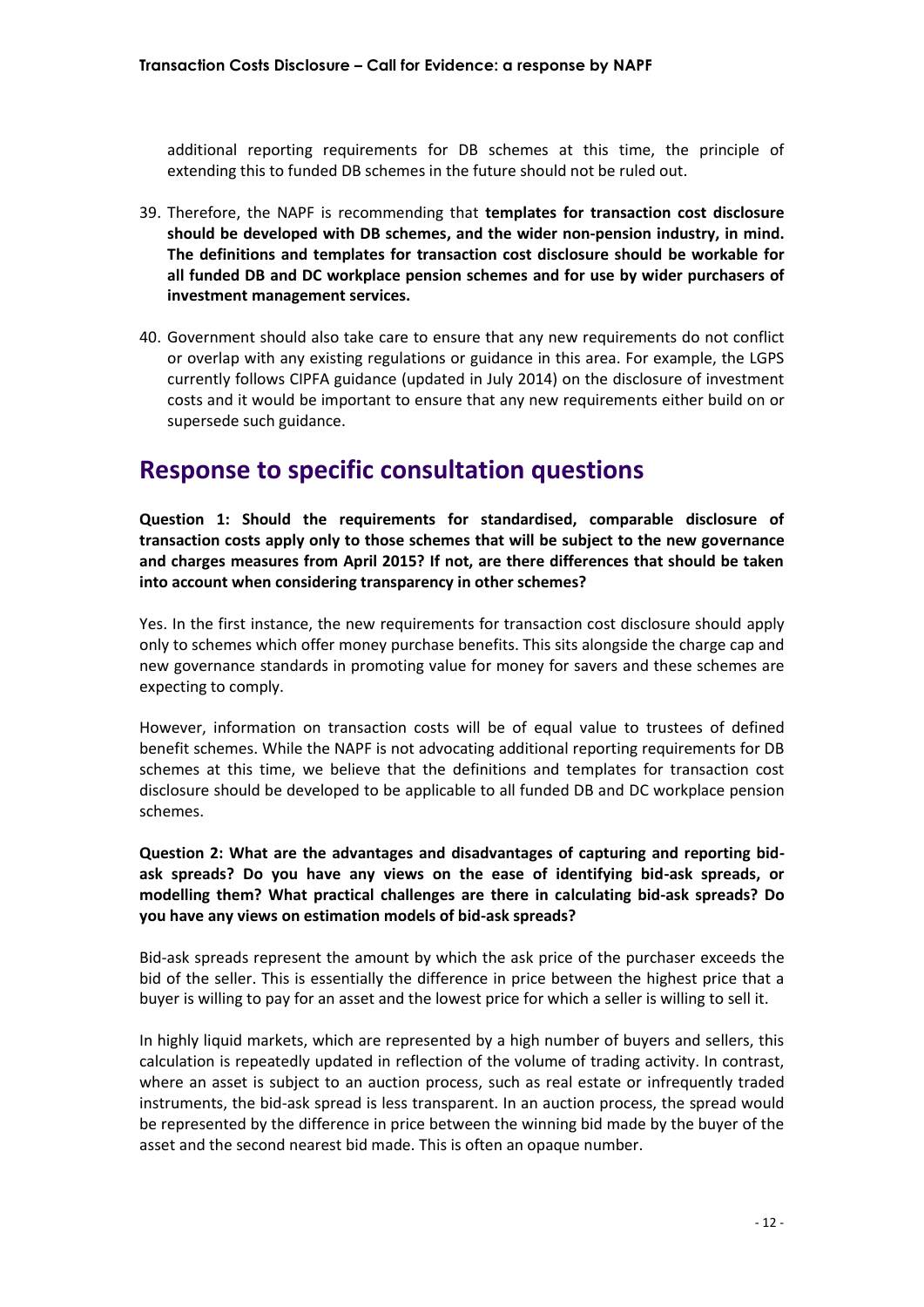

Our members report a range of providers who seek to identify bid-ask spread data. These range from custodians, market data consultants, brokers and technology providers, including market data providers. These organisations take different approaches to processing trading information and therefore the subsequent outputs. It has been recognised that some large consultancies employ extensive teams to model less liquid trading activity, whereas smaller consultancy organisations adopt a less quantitative approach. This results in significant deviations in outputs and different opinions over the value resulting. Our members seek a consistent methodology for the analysis of bid-ask spreads, which is consistent across asset classes.

The impact of the range in transparency and availability of the data results in different methodologies needing to be applied in order to calculate it. As such, the ability to compare across asset classes is weak.

**Question 3: What are the advantages and disadvantages of capturing and reporting market impact? Do you have any views on the ease of identifying market identifying market impact costs? What practical challenges are there in calculating market impact costs? Do you have any views on the possible estimation models of market impact? Do you have any views on the availability of these models, their consistency, and the costs providers charge to access them?** 

Implicit transaction costs, such as market impact, are very challenging to capture in a robust and comparable format. High quality estimates of market impact are available from brokers or specialist transaction cost analysis firms. However, there is a risk that the cost of sourcing this information would outweigh the benefits for members, especially for smaller schemes without the benefit of scale.

Members of our working group who collated this information reported that it was often difficult to see how it could be used to benefit scheme members. Moreover, if implicit costs are reported there is the potential for reportable transaction costs to be negative, which could distort the overall picture of costs borne by members.

The NAPF believes such intangible costs should be exempt from reporting in the first instance. We note that in the Netherlands these costs were initially omitted from reporting requirements and we would suggest that time is taken to agree definitions where they do not exist to make sure these are useful and the costs of collecting data is proportionate.

**Question 4: Do you believe that missed trade "opportunity costs" and "delay costs" are transaction costs? Do you believe that there is merit in reporting them as part of the disclosure regime and in governance bodies reviewing them? Do you believe that the practical issues, for example around the subjective nature of some of the inputs needed to calculate them could be addressed?** 

As discussed above, it is our view that implicit costs, including missed trade opportunity costs and delay costs, should be excluded from the new reporting requirements initially. Attempting to capture and quantify too many intangible costs in the first round threatens to undermine the disclosure process and could result in missed targets. By treating this as a phased journey, we can ensure value is achieved today by capturing information of real benefit to trustees, and work towards further improvement tomorrow.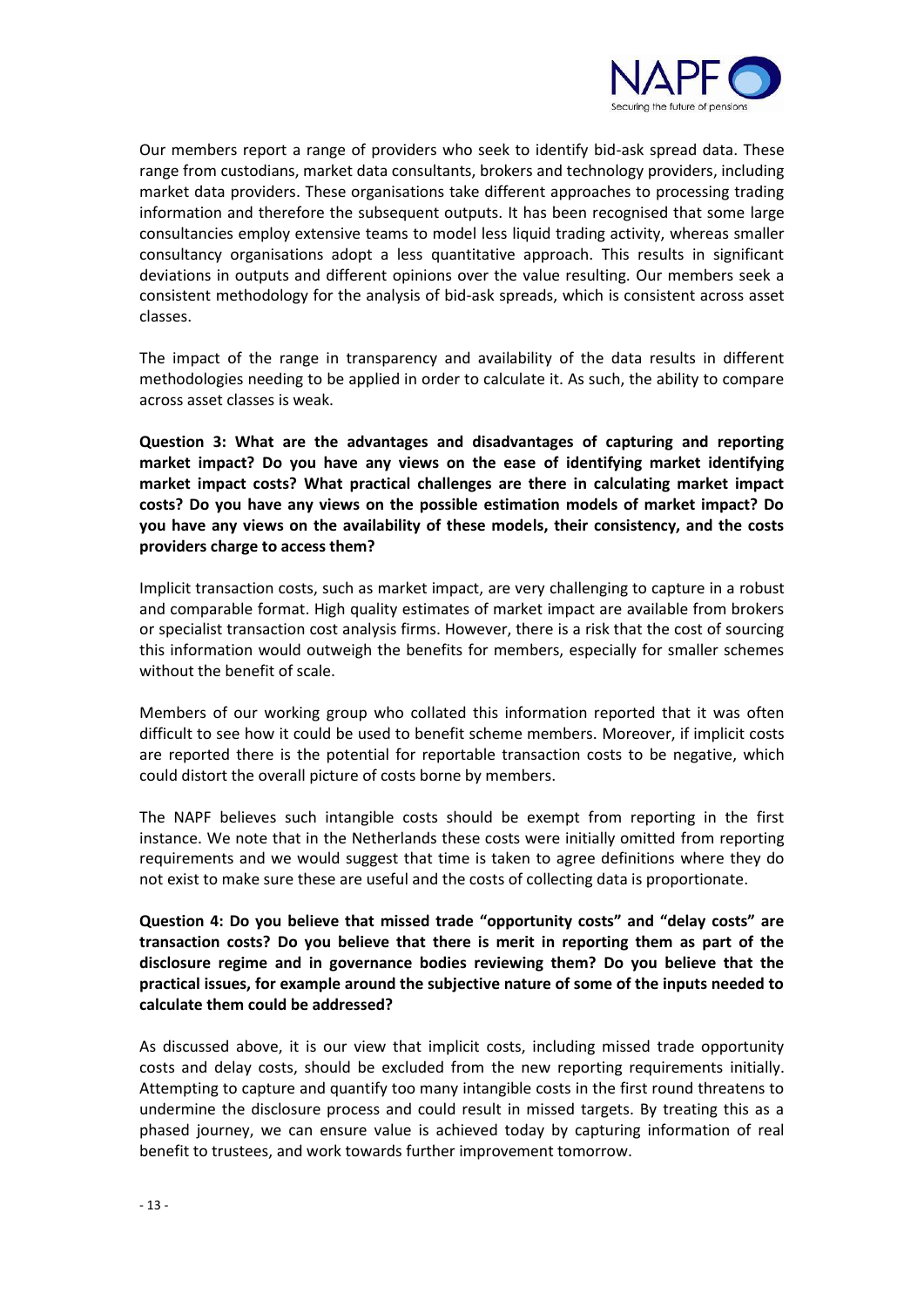# **Question 5: Do you have any further thoughts on the analysis of transaction costs outlined in this chapter? Are there any alternative approaches to identifying transaction costs, or other considerations to take into account?**

We are advocating a pragmatic, stage-by-stage approach to transaction cost disclosure. Focus should initially be centred on gathering data from asset managers which offers immediate insight for trustees and IGCs, helping them better act as informed buyers in their members' interest. Once this bedrock has been established, other costs may be incorporated into the disclosure framework as consensus is developed around their definition and measurement. This would be supported by an industry-led working group, with input from the DWP and FCA.

#### **Question 6: Do you have any comments about the different frameworks within which information might be reported and their respective strengths and weaknesses?**

The NAPF believes that DWP and FCA should focus on providing templates which capture the most helpful information for trustees and IGCs, as quickly as possible and at the lowest cost. As discussed above, there are large amounts of data that are already held by asset managers which could be of immediate benefit to trustees and IGCs if reported consistently.

It is our view that, while helpful in focusing attention and fuelling debate, Novarca's templates are too complex for the first round of cost reporting. Feedback from our working group suggested that:

- Completion of the template was very complex and time consuming but might expect to become easier over time;
- Progress was impeded by a lack of concrete definitions and supporting information surrounding what costs entailed;
- Once collated some of the data collected on more implicit costs, such as market impact, was difficult to interpret and use in a way which would benefit scheme members;
- As most historic data in this area is bundled and therefore incomparable, it was challenging to place this information in context;

# **Question 7: How should transaction costs incurred at product level be captured and reported? Would there be merit in splitting out costs incurred for different reasons? How could this be achieved in practice? Are there any other costs incurred at a product level that are not administration charges, and that could potentially be considered transaction costs?**

We consider that the future success of transaction reporting will not distinguish between different levels in the value chain. Common products and services utilised by both DC and DB schemes seek to amalgamate different investment strategies and asset classes together, in examples such as Diversified Growth Funds [known as 'DGF']. In order to report to a scheme, these products would need to consolidate reporting at the asset class level, as well as at the product level and ultimately at the consolidator level. Distinguishing between these products, asset classes or funds will limit the outcomes and trust in the reporting.

**Question 8: Do you have any views on whether pension schemes should be required to look through to the transaction costs of all listed, exchange-traded investment schemes? Do you have any particular comments on how the transaction costs incurred by property,**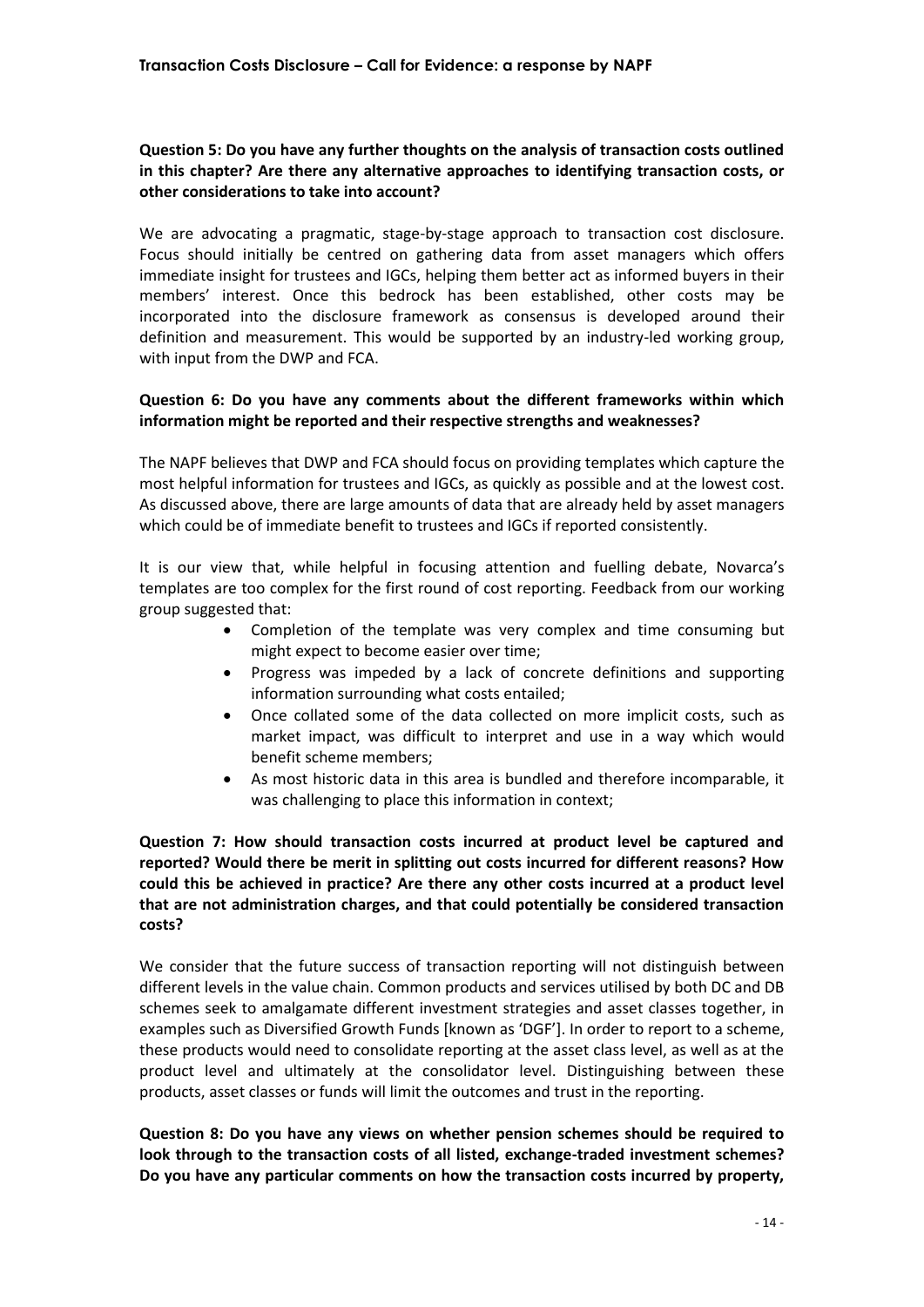

# **(and other real asset investments), private equity and hedge funds should be identified and disclosed? Is separate guidance needed on how to disclose transaction costs in these areas, or can the principles used in securities markets be applied?**

Yes. The NAPF believes that pension schemes should be required to look through to the transaction costs of all listed, exchange-traded investment schemes. Our members recognise that they and the pensions and savings industry are not the sole clients of asset managers. Other parties range from insurance companies, who are likely to invest in more sophisticated strategies than retail consumers, and often invest in premiums to fund potential liabilities to wealth managers. As a result we strongly support the development of transparency occurring for the benefit of all of these sectors – not solely pension funds.

These associated industries can aid the development of reporting and transparency; leveraging their unique perspectives and reporting requirements for the potential benefit of pension schemes across the spectrum of size and complexity. Therefore, we encourage lookthrough to underlying investments to become a standard practice.

In addition, we would be concerned for the wider economy if some sectors do not seek transparent reporting. Without this, costs could be transferred to sectors with less robust transparency and governance. This would not be driving consistent best practice for all.

Real Estate and Property is an illiquid investment strategy. It should not be excluded from the reporting requirements. We feel that examples such as real estate, infrastructure and Private Equity should have the same standards set, as with liquid strategies. Pension schemes seek to monitor investments in the context of the markets, along with performance and risk. Excluding the likes of property from the same level of transparency will potentially disadvantage one asset class over another.

The solutions to transparent disclosure should ensure that directly held assets are not disadvantaged compared to those held as listed entities. The example we highlight is the 'holding costs' of assets. In liquid instruments, often listed, the holding costs refer to the cost of holding the 'equity' or 'debt'. This will be less than 5 bps to cover the costs of the custodian. In contrast, the holding costs of real estate are the annual maintenance costs. These vary wildly year-on-year and could disadvantage the real estate investment strategies.

A working group will seek to bring harmony to enable fair comparisons.

#### **Question 9: Do you have any comments on the treatment of derivatives? Should the costs of derivatives be disclosed separately somewhere within the disclosure reports? Do you have any comment about the transaction costs associated with structured products?**

We do not consider that derivatives should be singled out for unique reporting. Narrowing the scope of reporting will potentially impact the innovation within the industry.

Derivatives are utilised by pension schemes for a number of reasons. These include as a hedging instrument, which can be applied at the underlying instrument level, as well as for investment overlays and ultimately to aid the schemes liability hedging strategies. In addition, they can be used to replicate the underlying instrument, such as the increased use of swaps, in lieu of cash equities. Therefore, the reporting should distinguish between these different objectives.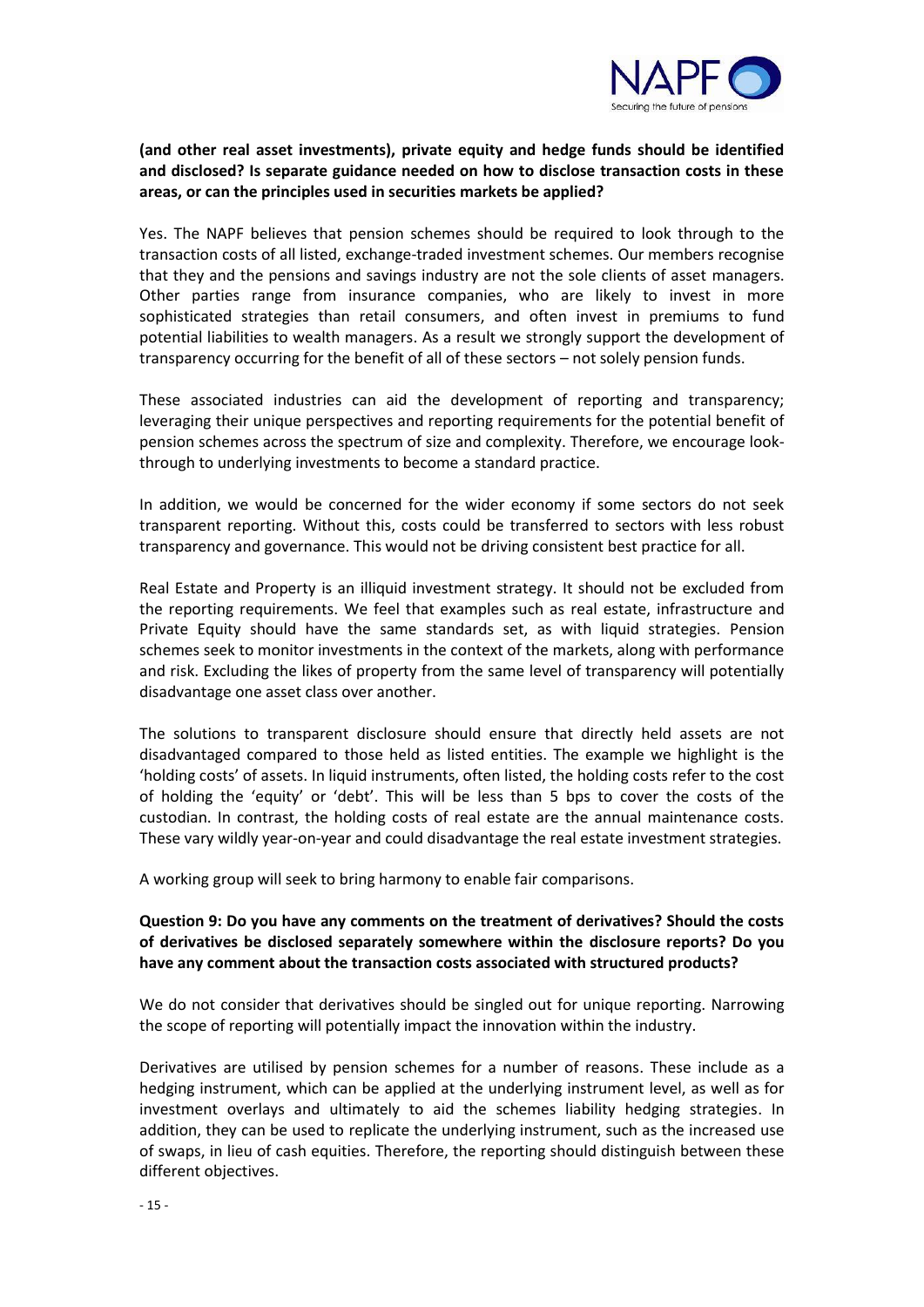# **Question 10: Do have any views on the different approaches to calculating transaction costs? Do you agree that a principles-based approach is appropriate to set how transaction costs should be reported for each type of asset? Do you have any comments on the reporting of negative transaction costs?**

We agree a principles-based approach is the right way to take this work forward. Time should be taken to develop a precise and consistent methodology for capturing and reporting transaction cost data from a set of agreed principles. We believe an industry-led working group would be an ideal forum in which to convert these principles into a workable framework.

### **Question 11: Should portfolio turnover rates be reported alongside transaction costs? If so, do you have any comments on the best methodology to use to ensure comparability of portfolio turnover and transaction costs?**

Yes. Portfolio turnover rates are part of the wider context trustees and IGCs require to understand the value of their investments and how they are being managed. However, a number of different methodologies can be used to calculate portfolio turnover rates, and consistency and clarity will be key. We envisage a role for an industry-led working group to develop this.

**Question 12: Do governance bodies need risk and return information to be reported alongside transaction costs, or is it sufficiently readily available to them from other sources, considering the balance of costs and benefits that such new requirements may impose? If you think risk information should be reported, do you have any feedback on the best risk measures to use when considering transaction costs?**

Transaction cost data needs to be understood in the context of risk and performance. In the absence of this backdrop, information received by trustees and IGCs will be meaningless and inactionable. However, we do not believe that extra risk and return reporting is required at this stage. Trustees and IGCs are already in possession of the relevant context of their investments as part of their wider obligations to scheme members. We would advise that the availability of risk and return information for governance is kept under review.

### **Question 13: Do you have any views on the value and/or costs of benchmarking? Are there any other issues to be taken into account when exploring benchmarking?**

We are clear that the purpose of collecting this cost data must be to arm trustees and IGCs with useable, contextualised information which will help them act as informed buyers. Being able to benchmark their scheme or fund's costs against other similar schemes or funds will be a key element of this. In the coming years, the accuracy of the reported costs will increase as more information is received. In the future, we would expect a more advanced benchmarking tool for transaction cost data to be introduced, with a possible role for industry for updating and maintaining it.

**Question 14: Do you have any feedback on the reporting of the costs of securities lending, foreign exchange and related activities, and on how these should be reported? Are there any other areas or practices that you would highlight where providers are imposing additional costs or generating "hidden" revenues?**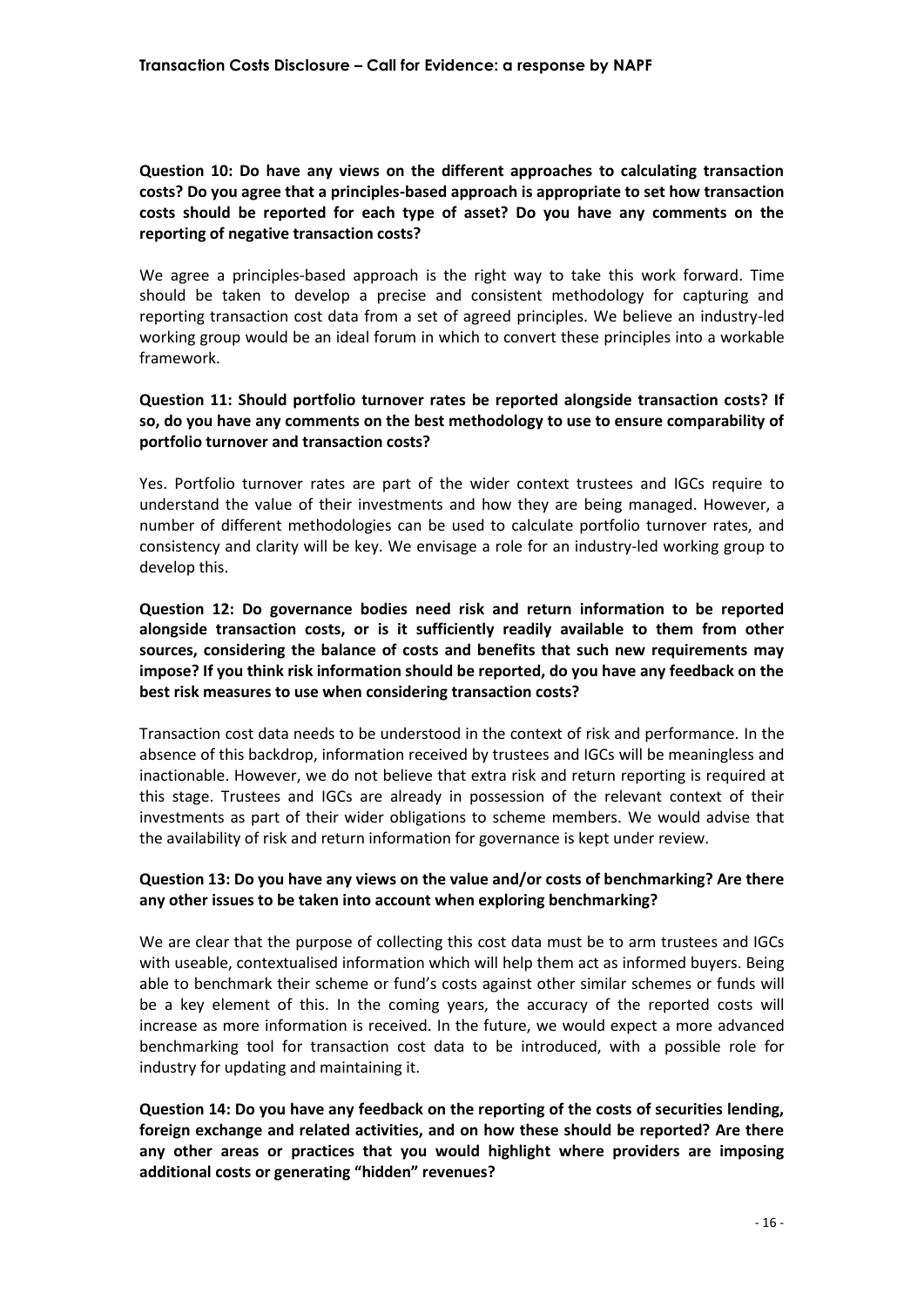

The costs associated with FX should be captured, where they relate to an overlay strategy in the first tranche of data reporting. The consolidation of the FX activity at the instrument level, along with share class FX, will need further consideration in order to capture meaningful outcomes which help to inform trustees.

Activity undertaken by third parties, such as custodians, administrators, consultants or prime brokers should be reported to trustees based on the principals set out for transaction costs disclosures.

**Question 15: Do you have any comments on the practical issues with presenting costs and charges information? Do you have any comments on the degree of standardisation that will both enable governance bodies to take decisions on their scheme and achieve comparability across the market? Are there any other factors in the presentation of transaction costs in a report that would enable governance bodies to make better decisions?**

Our working group did not discuss this issue, but the NAPF would agree that it needs to be considered and progressed.

**Question 16: Do you agree with the use of portfolio turnover rates and unit transaction costs to enable better prediction of likely transaction costs? Should providers be required to provide reasons if turnover rates are likely to be different in the forthcoming period? Is there any other information that would enable the governance body or scheme members to understand potential future transaction costs?** 

The NAPF does not believe that providers should be compelled to provide justification for periods where turnover rates do not match predictions. As best practice investment managers should provide context and narrative to support the data, but we feel that an additional requirement in this area would be unhelpful and risk straying into the territory of speculative commentary.

# **Question 17: Do you have any comments on whether a transaction cost disclosure regime will have any other consequences for the way that pension schemes and their agents transact?**

Transaction cost data should serve as an additional tool to help trustees be better informed when making investment and procurement decisions on behalf of their members. Disclosure of these costs is therefore a positive development. However, we strongly feel that capping transaction costs, either by including them in the charge cap or by introducing a separate cap, would be detrimental to scheme members' interests. Such a cap could incentivise perverse behaviour, leading asset managers to make investment decisions on the basis of regulatory compliance, not on promoting members' best interests.

**Question 18: Should regulations and rules on transaction cost disclosure only directly apply to pension providers and trustees? If not, on whom would additional disclosure requirements be necessary to ensure that transaction costs are reported accurately to relevant people?**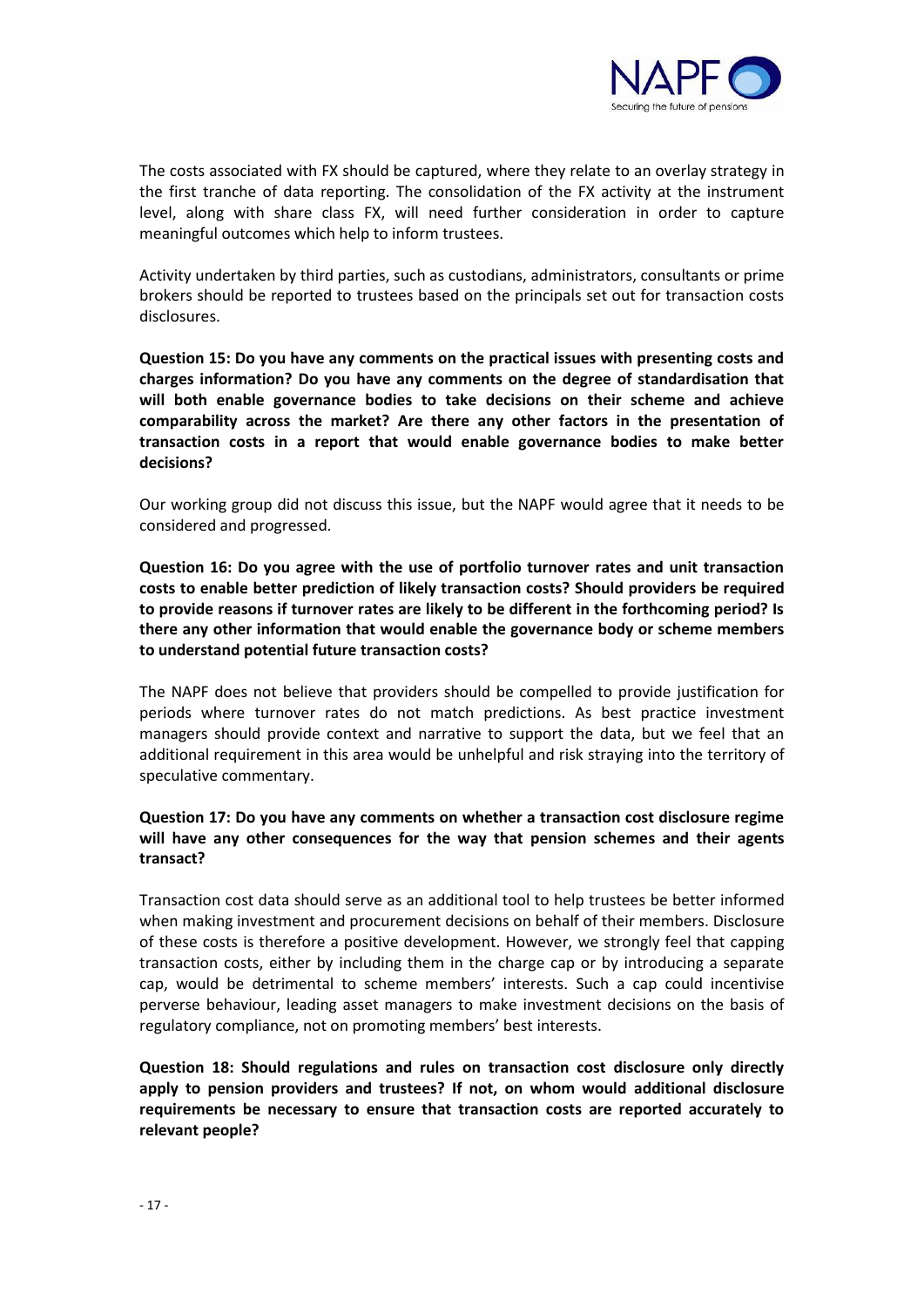The NAPF believes that the issue of cost disclosure is an industry-wide issue, which extends beyond pension schemes. All market participants could benefit from knowledge on the costs of managing investments and we would like to see increased awareness across the market. As such, we are calling for an additional disclosure requirement to be placed on asset managers. This would enable the FCA to intervene if asset managers are not forthcoming in providing the data required under legislation and would help other players in the marketplace gain access to this important information.

## **Question 19: What information on transaction costs would be useful to employers and members? How and when should this be reported to them?**

We believe that the primary purpose of this data should be to equip trustees. Employers are not expected to understand investment data, and should be able to entrust responsibility for managing investment portfolios to the trustees or IGCs overseeing their scheme.

Supporting scheme members' engagement with pension saving is a key goal of the NAPF. Transparency of information is an important part of this. However, we believe that focus should remain on engaging members on topics such as contribution levels and retirement options; issues which resonate with savers and have come to the fore following automatic enrolment and Freedom & Choice.

Investment information is already supplied by trustees and IGCs as part of scheme's annual statement. Supplying savers with transaction cost data, without the appropriate context or a wider understanding of the investment issues at play, threatens to baffle and disengage them. There may be savers who would like more information on investment performance, and these individuals should be able to request the relevant transaction cost data from their provider.

### **Question 20: What information on costs and charges should be made publicly available? When and how should this be information be provided?**

As discussed above, trustees and IGCs are already required to provide investment management information as part of their annual scheme statement.

**Question 21: Are there any areas that you would highlight where firms, trustees or asset managers may not comply with the disclosure regime in the way intended? If you are concerned that this may be the case, are there steps that could be taken to reduce the incentive to get around reporting transaction costs? Would third-party oversight of reports enhance their value and usefulness?** 

Pension schemes are global investors and should not be deterred from pursuing a balanced investment portfolio, including overseas investments, if they are likely to offer the best returns for their members. It is not possible to introduce equivalent requirements for investment managers based abroad to disclose transaction cost data in a consistent or comparable format and we have concerns about how these requirements would operate for trustees seeking this information from overseas.

**Question 22: Do you have any comment on the likely costs involved in implementing transaction cost disclosure along the lines described in this call for evidence?**